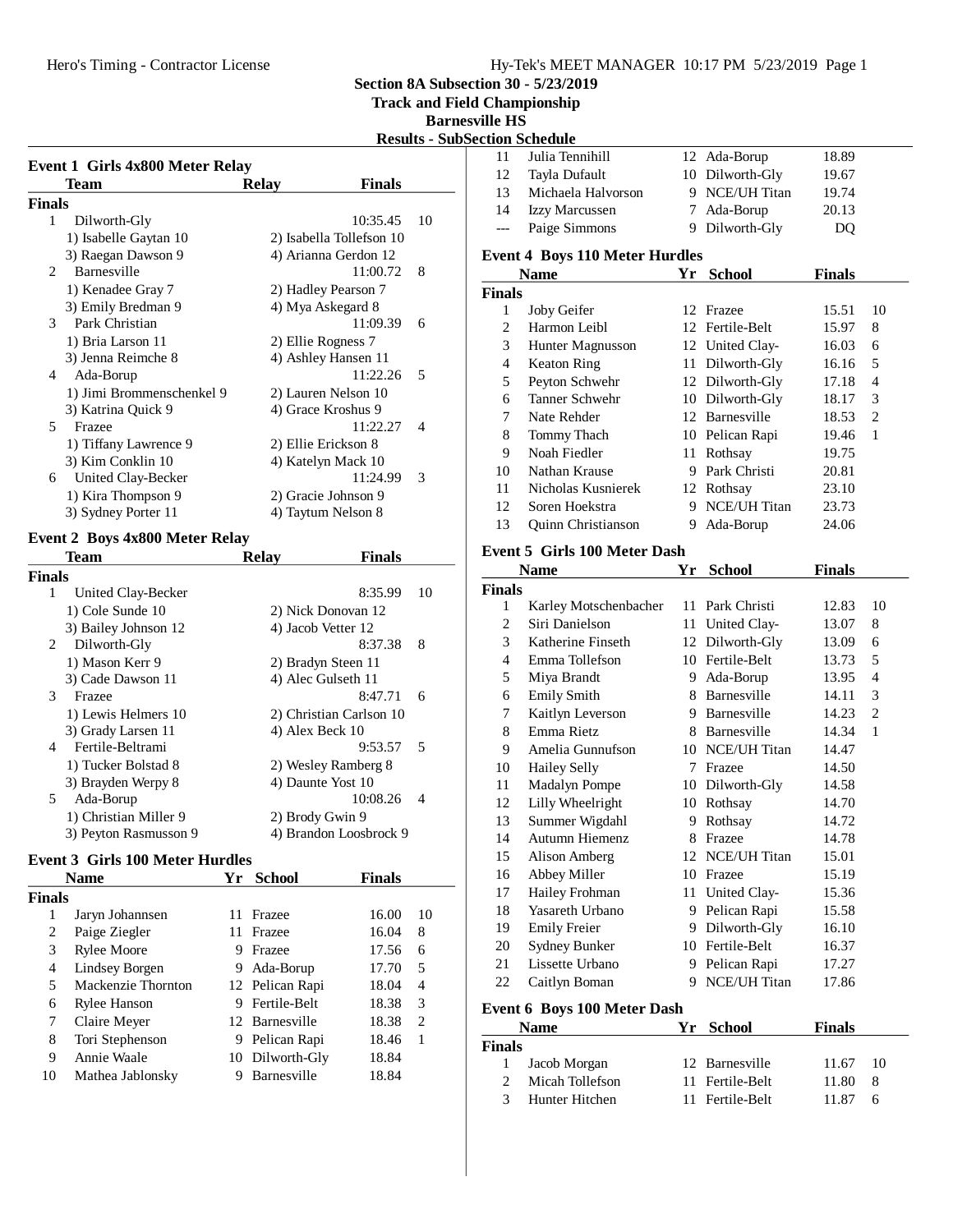**Section 8A Subsection 30 - 5/23/2019**

**Track and Field Championship**

**Barnesville HS**

**Results - SubSection Schedule**

|               | Finals  (Event 6 Boys 100 Meter Dash)  |      |                         |                |                |
|---------------|----------------------------------------|------|-------------------------|----------------|----------------|
|               | <b>Name</b>                            |      | Yr School               | <b>Finals</b>  |                |
| 4             | <b>Brady Winter</b>                    | 11   | Dilworth-Gly            | 11.95          | 5              |
| 5             | Shawn Skjold                           | 11   | United Clay-            | 12.10          | 4              |
| 6             | <b>Garrett Cossette</b>                |      | 10 United Clay-         | 12.29          | 3              |
| 7             | <b>Brendon Flores</b>                  |      | 12 United Clay-         | 12.31          | $\overline{c}$ |
| 8             | Christian Petron                       |      | 10 Frazee               | 12.32          | 1              |
| 9             | Cameron Heng                           |      | 9 Barnesville           | 12.39          |                |
| 10            | <b>Nick Detloff</b>                    |      | 12 Barnesville          | 12.43          |                |
| 11            | Donovan Verdi                          |      | 9 Dilworth-Gly          | 12.47          |                |
| 12            | Noah Fiedler                           |      | 11 Rothsay              | 12.68          |                |
| 13            | Caleb Degroat                          |      | 12 Frazee               | 12.76          |                |
| 14            | Carter Johnson                         |      | 8 Pelican Rapi          | 12.80          |                |
| 15            | Gavin Vinton                           |      | 10 Frazee               | 12.91          |                |
| 16            | <b>Josh Ronalds</b>                    |      | 11 Park Christi         | 13.35          |                |
| 17            | Jayden Nadgwick                        | 11 - | <b>NCE/UH Titan</b>     | 13.43          |                |
| 18            | <b>Billy Johnston</b>                  |      | 10 Pelican Rapi         | 13.59          |                |
| 19            | Jeb Christiansen                       |      | 10 Dilworth-Gly         | 13.67          |                |
| 20            | Dylan Nysetvold                        |      | 9 NCE/UH Titan          | 13.76          |                |
| 21            | <b>Tristan Gill</b>                    |      | 9 Rothsay               | 13.93          |                |
| 22            | Nick Iwen                              |      | 10 Ada-Borup            | 13.98          |                |
| 23            | Abraham Franco                         |      | 9 Pelican Rapi          | 14.06          |                |
| 24            | Thomas Gunnufson                       |      | <b>NCE/UH Titan</b>     |                |                |
| 25            | <b>Matthew Danielson</b>               | 7    |                         | 14.12<br>14.43 |                |
|               |                                        | 7    | Rothsay                 |                |                |
|               | <b>Event 7 Girls 4x200 Meter Relay</b> |      |                         |                |                |
|               | <b>Team</b>                            |      | <b>Relay</b>            | <b>Finals</b>  |                |
| <b>Finals</b> |                                        |      |                         |                |                |
| 1             | Frazee                                 |      |                         | 1:49.82        | 10             |
|               | 1) Paige Oswald 11                     |      | 2) Paige Ziegler 11     |                |                |
|               | 3) Ellie Reierson 10                   |      | 4) Jaryn Johannsen 11   |                |                |
| 2             | Fertile-Beltrami                       |      |                         | 1:50.86        | 8              |
|               | 1) Kim Hitchen 8                       |      | 2) Emma Tollefson 10    |                |                |
|               | 3) Esther Thompson 10                  |      | 4) Marin Roragen 9      |                |                |
| 3             | Barnesville                            |      |                         | 1:52.81        | 6              |
|               | 1) Mathea Jablonsky 9                  |      | 2) Sydney Rustad 9      |                |                |
|               | 3) Kaitlyn Leverson 9                  |      | 4) Emily Schoenecker 9  |                |                |
| 4             | Pelican Rapids                         |      |                         | 1:57.72        | 5              |
|               | 1) Rachael Guler 10                    |      | 2) Anna Stephenson 10   |                |                |
|               | 3) Kaylie Isaman 12                    |      | 4) Larissa Seifert 12   | 1:58.52        | 4              |
| 5             | Dilworth-Gly<br>1) Ashley Taves 9      |      | 2) Alison Freier 11     |                |                |
|               | 3) Allie Critchley 12                  |      | 4) Gabbee Tucker 8      |                |                |
| 6             | Park Christian                         |      |                         | 1:58.64        | 3              |
|               | 1) Brooke Kangas 10                    |      | 2) Ruth Harris 7        |                |                |
|               | 3) Andie Sandman 8                     |      | 4) Anna Koslowsky 11    |                |                |
| 7             | Ada-Borup                              |      |                         | 2:02.72        | 2              |
|               | 1) Eskyla Manriquez 10                 |      | 2) Julia Tennihill 12   |                |                |
|               | 3) Grace Kroshus 9                     |      | 4) Sara Stalboerger 9   |                |                |
| 8             | United Clay-Becker                     |      |                         | 2:03.16        | 1              |
|               | 1) Kira Thompson 9                     |      | 2) Hailey Frohman 11    |                |                |
|               | 3) McKenzie Koenig 11                  |      | 4) Bridgette Albrecht 7 |                |                |
|               |                                        |      |                         |                |                |

| <b>Event 8 Boys 4x200 Meter Relay</b> |                              |    |                        |                             |                |
|---------------------------------------|------------------------------|----|------------------------|-----------------------------|----------------|
|                                       | <b>Team</b>                  |    | <b>Relay</b>           | <b>Finals</b>               |                |
| Finals                                |                              |    |                        |                             |                |
| 1                                     | Dilworth-Gly                 |    |                        | 1:34.67                     | 10             |
|                                       | 1) Brady Winter 11           |    | 2) Aiden Leach 11      |                             |                |
|                                       | 3) Logan Tucker 11           |    | 4) Justin Wang 10      |                             |                |
| 2                                     | Frazee                       |    |                        | 1:37.06                     | 8              |
|                                       | 1) Joby Geifer 12            |    | 2) Kaden Hiemenz 10    |                             |                |
|                                       | 3) Caleb Wutzke 12           |    | 4) Cole Fleisher 11    |                             |                |
| 3                                     | United Clay-Becker           |    |                        | 1:39.30                     | 6              |
|                                       | 1) Brendon Flores 12         |    |                        | 2) Kamron KeenanSyverson 11 |                |
|                                       | 3) Alex Strehlow 12          |    | 4) Shawn Skjold 11     |                             |                |
| 4                                     | Park Christian               |    |                        | 1:40.93                     | 5              |
|                                       | 1) Jack Weinberger 10        |    | 2) Caleb Kern 9        |                             |                |
|                                       | 3) Austin Carlson 9          |    | 4) Isaac Janssen 11    |                             |                |
| 5                                     | Pelican Rapids               |    |                        | 1:43.43                     | 4              |
|                                       | 1) Jesus Moreno 9            |    | 2) Adam Hoover 11      |                             |                |
|                                       | 3) Oscar Diaz 11             |    | 4) Sebastian Rosiles 9 |                             |                |
| 6                                     | <b>NCE/UH Titans</b>         |    |                        | 1:44.69                     | 3              |
|                                       | 1) Peyton Moen 11            |    | 2) Travis Sullivan 10  |                             |                |
|                                       | 3) Cole Bentley 8            |    | 4) Andrew Amberg 12    |                             |                |
| 7                                     | Fertile-Beltrami             |    |                        | 1:44.86                     | $\overline{c}$ |
|                                       | 1) Chase Sirjord 11          |    | 2) Tucker Bolstad 8    |                             |                |
|                                       | 3) Albert Kargel 12          |    |                        | 4) Andrew Wadsworth 12      |                |
|                                       | Event 9 Girls 1600 Meter Run |    |                        |                             |                |
|                                       | <b>Name</b>                  | Yr | School                 | <b>Finals</b>               |                |
| Finals                                |                              |    |                        |                             |                |
| 1                                     | <b>Faith Rustad</b>          |    | 9 United Clay-         | 5:28.60                     | 10             |
| $\overline{c}$                        | <b>Megan Danielson</b>       |    | 12 Frazee              | 5:32.25                     | 8              |
| 3                                     | <b>Lindsey Rotz</b>          |    | 7 Barnesville          | 5:32.81                     | 6              |
| 4                                     | Lily Peterson                |    | 9 United Clay-         | 5:38.01                     | 5              |
| 5                                     | <b>Tessa Hultin</b>          |    | 11 Park Christi        | 5:53.19                     | $\overline{4}$ |
| 6                                     | Emily Bredman                |    | 9 Barnesville          | 6:01.36                     | 3              |
| 7                                     | <b>Braylee Riewer</b>        |    | 9 Frazee               | 6:04.26                     | $\overline{2}$ |
| 8                                     | Kenadee Gray                 |    | 7 Barnesville          | 6:15.75                     | 1              |
| 9                                     | <b>Elsie Ratz</b>            |    | 7 Frazee               | 6:16.33                     |                |
| 10                                    | <b>Heidy Furey</b>           |    | 10 Pelican Rapi        | 6:17.20                     |                |
| 11                                    | <b>Ellie Rogness</b>         |    | 7 Park Christi         | 6:30.01                     |                |
| 12                                    | Isabella Tollefson           |    | 10 Dilworth-Gly        | 6:40.63                     |                |
| 13                                    | Lauren Nelson                |    | 10 Ada-Borup           | 6:41.23                     |                |
| 14                                    | Liv Forgit                   | 9  | Fertile-Belt           | 7:43.33                     |                |
|                                       | Event 10 Boys 1600 Meter Run |    |                        |                             |                |
|                                       | Name                         | Yr | <b>School</b>          | <b>Finals</b>               |                |

|                             | <b>Name</b>              | Yг | School             | Finals  |    |
|-----------------------------|--------------------------|----|--------------------|---------|----|
| <b>Finals</b>               |                          |    |                    |         |    |
|                             | <b>Christian Sterton</b> |    | 12 Ada-Borup       | 4:54.66 | 10 |
| $\mathcal{D}_{\mathcal{L}}$ | Nathan Johannsen         | 9  | Frazee             | 4:57.03 | 8  |
| 3                           | Gabe Grawe               |    | 11 Dilworth-Gly    | 4:59.45 | 6  |
| 4                           | Cole Sunde               |    | 10 United Clay-    | 4:59.60 | 5  |
| 5                           | Korey Smigelsky          |    | 10 United Clay-    | 5:01.77 | 4  |
| 6                           | Ian Ziebarth             |    | 11 Park Christi    | 5:02.99 | 3  |
|                             | Lewis Helmers            | 10 | Frazee             | 5:05.79 | 2  |
| 8                           | Jack Nielson             |    | <b>Barnesville</b> | 5:11.23 |    |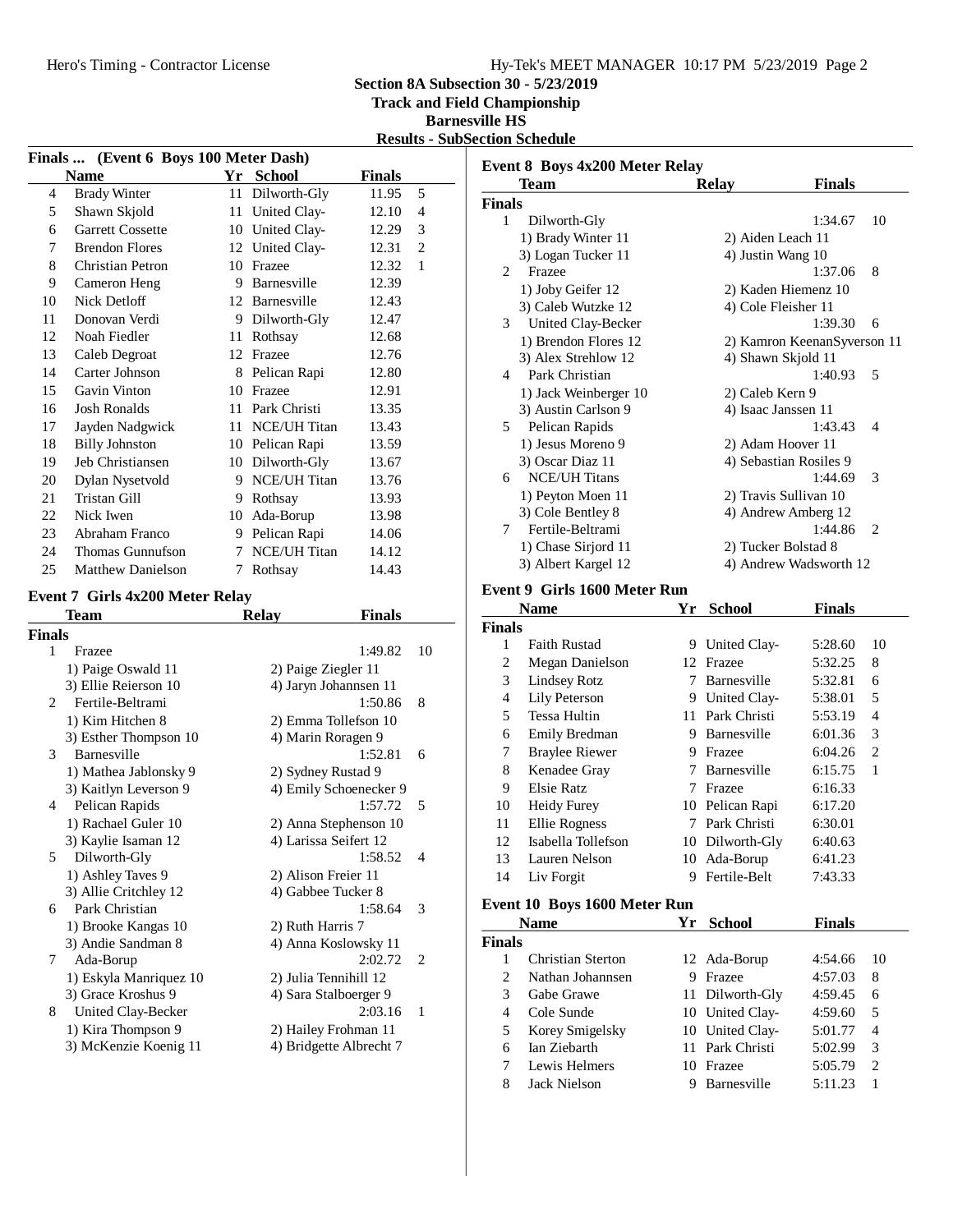| Hy-Tek's MEET MANAGER 10:17 PM 5/23/2019 Page 3 |  |  |
|-------------------------------------------------|--|--|
|                                                 |  |  |

**Section 8A Subsection 30 - 5/23/2019**

**Track and Field Championship**

**Barnesville HS**

|  | <b>Results - SubSection Schedule</b> |  |
|--|--------------------------------------|--|
|--|--------------------------------------|--|

|    |                                        |    |                 |               | . . |
|----|----------------------------------------|----|-----------------|---------------|-----|
|    | Finals  (Event 10 Boys 1600 Meter Run) |    |                 |               |     |
|    | <b>Name</b>                            | Yr | School          | <b>Finals</b> |     |
| 9  | Oliver Jesme                           |    | 9 Dilworth-Gly  | 5:13.15       |     |
| 10 | Logan Blumer                           |    | 8 Rothsay       | 5:15.17       |     |
| 11 | Ian Kronbeck                           |    | 8 United Clay-  | 5:17.55       |     |
| 12 | Cole Wyland                            |    | 10 Park Christi | 5:18.25       |     |
| 13 | <b>Brody Gwin</b>                      |    | 9 Ada-Borup     | 5:26.42       |     |
| 14 | Christopher Walz                       |    | 12 Dilworth-Gly | 5:32.49       |     |
| 15 | Caden Larson                           | 9  | Park Christi    | 5:35.39       |     |
| 16 | Jonah LeNoue                           |    | 12 Barnesville  | 6:31.15       |     |

# **Event 11 Girls 4x100 Meter Relay**

|                | Team                   | <b>Relay</b>           | <b>Finals</b> |                |
|----------------|------------------------|------------------------|---------------|----------------|
| <b>Finals</b>  |                        |                        |               |                |
| 1              | Frazee                 |                        | 52.61         | 10             |
|                | 1) Paige Oswald 11     | 2) Paige Ziegler 11    |               |                |
|                | 3) Ellie Reierson 10   | 4) Rylee Moore 9       |               |                |
| $\mathfrak{D}$ | Barnesville            |                        | 53.21         | 8              |
|                | 1) Emily Smith 8       | 2) Kaitlyn Leverson 9  |               |                |
|                | 3) Sydney Rustad 9     | 4) Belle Peterson 8    |               |                |
| 3              | Pelican Rapids         |                        | 55.39         | 6              |
|                | 1) Rachael Guler 10    | 2) Anna Stephenson 10  |               |                |
|                | 3) Chloe Miltich 12    | 4) Larissa Seifert 12  |               |                |
| 4              | Ada-Borup              |                        | 56.04         | 5              |
|                | 1) Eskyla Manriquez 10 | 2) Julia Tennihill 12  |               |                |
|                | 3) Sara Stalboerger 9  | 4) Lindsey Borgen 9    |               |                |
| 5              | Park Christian         |                        | 56.70         | $\overline{4}$ |
|                | 1) Brooke Kangas 10    | 2) Signe Harris 12     |               |                |
|                | 3) Gabby Sandman 11    | 4) Anna Koslowsky 11   |               |                |
| 6              | Dilworth-Gly           |                        | 57.13         | 3              |
|                | 1) Madalyn Pompe 10    | 2) Alison Freier 11    |               |                |
|                | 3) Tayla Dufault 10    | 4) Gabbee Tucker 8     |               |                |
| 7              | <b>NCE/UH Titans</b>   |                        | 59.16         | 2              |
|                | 1) Amelia Gunnufson 10 | 2) Zoe Keezer 11       |               |                |
|                | 3) Alison Amberg 12    | 4) Tianna Swanson 8    |               |                |
| 8              | Fertile-Beltrami       |                        | 59.31         | 1              |
|                | 1) Sydney Bunker 10    | 2) Rylee Hanson 9      |               |                |
|                | 3) Reise Stromstad 10  | 4) Kaylee Hitchen 7    |               |                |
| 9              | United Clay-Becker     |                        | 59.97         |                |
|                | 1) Hailey Frohman 11   | 2) Mia Gehrig 11       |               |                |
|                | 3) Sydney Porter 11    | 4) Shayla Hendricks 12 |               |                |
|                |                        |                        |               |                |

# **Event 12 Boys 4x100 Meter Relay**

| Team                               | Relav | <b>Finals</b>       |    |
|------------------------------------|-------|---------------------|----|
| <b>Finals</b>                      |       |                     |    |
| Dilworth-Gly<br>1                  |       | 45.91               | 10 |
| 1) Cameron Johnson 11              |       | 2) Brady Winter 11  |    |
| 3) Aiden Leach 11                  |       | 4) Logan Tucker 11  |    |
| Fertile-Beltrami<br>$\mathfrak{D}$ |       | 46.28               | 8  |
| 1) Hunter Hitchen 11               |       | 2) Dylan Pearce 12  |    |
| 3) Micah Tollefson 11              |       | 4) Harmon Leibl 12  |    |
| 3<br>United Clay-Becker            |       | 47.06               | 6  |
| 1) Brendon Flores 12               |       | 2) Alex Strehlow 12 |    |
| 3) Garrett Cossette 10             |       | 4) Shawn Skiold 11  |    |
|                                    |       |                     |    |

|   | ш эспсишс             |                        |                             |
|---|-----------------------|------------------------|-----------------------------|
| 4 | Barnesville           | 47.22                  | -5                          |
|   | 1) Nick Detloff 12    | 2) Cameron Heng 9      |                             |
|   | 3) Chase Brenner 12   | 4) Jacob Morgan 12     |                             |
| 5 | Frazee                | 47.66                  | 4                           |
|   | 1) Dylan Selly 9      | 2) George Flynn 9      |                             |
|   | 3) Gavin Vinton 10    | 4) Christian Petron 10 |                             |
| 6 | Park Christian        | 49.03                  | 3                           |
|   | 1) Jack Weinberger 10 | 2) Austin Carlson 9    |                             |
|   | 3) Caleb Kern 9       | 4) Isaac Janssen 11    |                             |
| 7 | Pelican Rapids        | 50.56                  | $\mathcal{D}_{\mathcal{L}}$ |
|   | 1) Sam Moe 9          | 2) Billy Johnston 10   |                             |
|   | 3) Oscar Diaz 11      | 4) Sebastian Rosiles 9 |                             |
| 8 | <b>NCE/UH Titans</b>  | 52.17                  |                             |
|   | 1) Jayden Nadgwick 11 | 2) Thomas Gunnufson 7  |                             |
|   | 3) Dylan Nysetvold 9  | 4) Andrew Amberg 12    |                             |

#### **Event 13 Girls 400 Meter Dash**

| Name                     |    | <b>School</b>       | Finals                          |                |
|--------------------------|----|---------------------|---------------------------------|----------------|
| <b>Finals</b>            |    |                     |                                 |                |
| Tatianna Wiley           |    |                     | 59.11                           | 10             |
| Siri Danielson           | 11 | United Clay-        | 59.93                           | 8              |
| Marin Roragen            | 9  | Fertile-Belt        | 1:01.23                         | 6              |
| Kim Hitchen              | 8  | Fertile-Belt        | 1:02.07                         | 5              |
| <b>Emily Schoenecker</b> | 9  | Barnesville         | 1:02.52                         | 4              |
| Maddie Guler             | 11 | Pelican Rapi        | 1:02.53                         | 3              |
| Miya Brandt              | 9  | Ada-Borup           | 1:03.48                         | $\overline{c}$ |
| Maria Vetter             | 10 |                     | 1:03.58                         | 1              |
| Grace Schindler          | 11 | Barnesville         | 1:04.91                         |                |
| Raegan Dawson            | 9  | Dilworth-Gly        | 1:05.91                         |                |
| Isabelle Gaytan          | 10 | Dilworth-Gly        | 1:07.20                         |                |
| Katelyn Mack             | 10 | Frazee              | 1:11.23                         |                |
| Kim Conklin              | 10 | Frazee              | 1:11.44                         |                |
| Taylor Wilkowski         | 12 | Frazee              | 1:12.82                         |                |
| Gracie Arends            | 11 | Dilworth-Gly        | 1:14.12                         |                |
| Cassidy Abraham          |    | <b>NCE/UH Titan</b> | 1:14.17                         |                |
|                          |    | Υr                  | 10 Pelican Rapi<br>United Clay- |                |

## **Event 14 Boys 400 Meter Dash**

|               | <b>Name</b>           | Yr  | School              | <b>Finals</b> |    |
|---------------|-----------------------|-----|---------------------|---------------|----|
| <b>Finals</b> |                       |     |                     |               |    |
| 1             | Joshua Finseth        | 9   | Dilworth-Gly        | 52.45         | 10 |
| 2             | Jacob Vetter          |     | 12 United Clay-     | 52.98         | 8  |
| 3             | <b>Dylan Taves</b>    |     | 12 Dilworth-Gly     | 53.71         | 6  |
| 4             | Alec Gulseth          | 11- | Dilworth-Gly        | 55.04         | 5  |
| 5             | Sebastian Centeno     | 9   | Pelican Rapi        | 55.51         | 4  |
| 6             | Coleton Borah         | 11  | Frazee              | 56.08         | 3  |
| 7             | Kamron KeenanSyverson | 11  | United Clay-        | 56.35         | 2  |
| 8             | <b>Wyatt Roller</b>   | 10  | Barnesville         | 56.79         | 1  |
| 9             | Peyton Moen           | 11  | <b>NCE/UH Titan</b> | 57.43         |    |
| 10            | Dylan Selly           | 9   | Frazee              | 57.43         |    |
| 11            | Caleb Degroat         | 12  | Frazee              | 58.24         |    |
| 12            | Hunter Williams       | 8   | Pelican Rapi        | 58.29         |    |
| 13            | Xavier Strehlow       | 9   | United Clay-        | 59.58         |    |
| 14            | David Spillum         | 7   | Barnesville         | 59.97         |    |
| 15            | Christian Miller      | 9   | Ada-Borup           | 1:00.37       |    |
| 16            | Travis Sullivan       | 10  | <b>NCE/UH Titan</b> | 1:02.36       |    |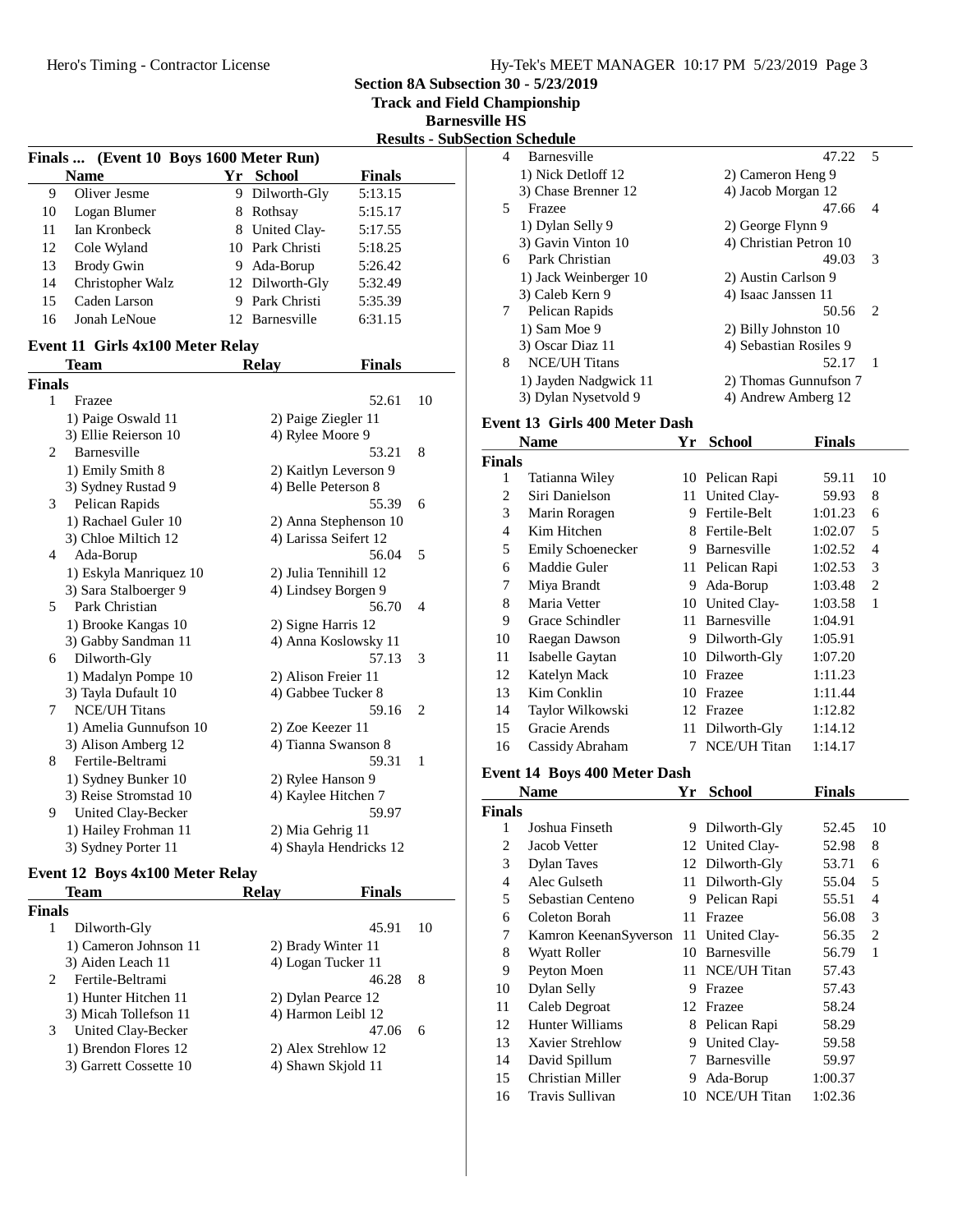| Hy-Tek's MEET MANAGER 10:17 PM 5/23/2019 Page 4 |  |  |
|-------------------------------------------------|--|--|
|                                                 |  |  |

**Section 8A Subsection 30 - 5/23/2019**

**Track and Field Championship**

**Barnesville HS**

**Results - SubSection Schedule**

|                          |                                         |   |                                  | 11656165       |                |
|--------------------------|-----------------------------------------|---|----------------------------------|----------------|----------------|
|                          | Finals  (Event 14 Boys 400 Meter Dash)  |   |                                  |                |                |
|                          | <b>Name</b>                             |   | Yr School                        | <b>Finals</b>  |                |
| 17                       | <b>Matthew Danielson</b>                | 7 | Rothsay                          | 1:06.78        |                |
| 18                       | Tristan Gill                            |   | 9 Rothsay                        | 1:08.72        |                |
|                          | <b>Event 15 Girls 300 Meter Hurdles</b> |   |                                  |                |                |
|                          | <b>Name</b>                             |   | Yr School                        | <b>Finals</b>  |                |
| Finals                   |                                         |   |                                  |                |                |
| 1                        | Jaryn Johannsen                         |   | 11 Frazee                        | 47.83          | 10             |
| 2                        | Tori Stephenson                         |   | 9 Pelican Rapi                   | 51.17          | 8              |
| 3                        | Claire Meyer                            |   | 12 Barnesville                   | 51.27          | 6              |
| $\overline{\mathcal{L}}$ | Mackenzie Thornton                      |   | 12 Pelican Rapi                  | 51.42          | 5              |
| 5                        | Annie Waale                             |   | 10 Dilworth-Gly                  | 51.93          | $\overline{4}$ |
| 6                        | Mathea Jablonsky                        |   | 9 Barnesville                    | 52.87          | 3              |
| 7                        | Olivia Petron                           |   | 8 Frazee                         | 53.11          | $\mathbf{2}$   |
| 8                        | Allie Critchley                         |   | 12 Dilworth-Gly                  | 54.52          | 1              |
| 9                        | Alexa Osterman                          |   | 8 Frazee                         | 54.53          |                |
| 10                       | Mollie Thornton                         |   | 8 Pelican Rapi                   | 56.23          |                |
| 11                       | Michaela Halvorson                      |   | 9 NCE/UH Titan                   | 57.18          |                |
| 12                       | Summer Wigdahl                          |   | 9 Rothsay                        | 58.95          |                |
| 13                       | Izzy Marcussen                          |   | 7 Ada-Borup                      | 59.94          |                |
|                          |                                         |   |                                  |                |                |
|                          | <b>Event 16 Boys 300 Meter Hurdles</b>  |   |                                  |                |                |
|                          | <b>Name</b>                             |   | Yr School                        | <b>Finals</b>  |                |
| Finals                   |                                         |   |                                  |                |                |
| 1                        | Joby Geifer                             |   | 12 Frazee                        | 41.17          | 10             |
| $\overline{c}$           | Hunter Magnusson                        |   | 12 United Clay-                  | 41.57          | 8              |
| 3                        | <b>Keaton Ring</b>                      |   | 11 Dilworth-Gly                  | 41.81          | 6              |
| $\overline{4}$           | Peyton Schwehr                          |   | 12 Dilworth-Gly                  | 43.90          | 5              |
| 5                        | Isaac Janssen                           |   | 11 Park Christi                  | 43.95          | $\overline{4}$ |
| 6                        | Noah Fiedler                            |   | 11 Rothsay                       | 45.09          | 3              |
| 7                        | Tanner Schwehr                          |   | 10 Dilworth-Gly                  | 45.70          | 2              |
| 8                        | Tommy Thach                             |   | 10 Pelican Rapi                  | 45.72          | 1              |
| 9<br>10                  | Sam Winn<br>Adam Hoover                 |   | 10 Frazee                        | 48.39<br>48.99 |                |
| 11                       | Nick Iwen                               |   | 11 Pelican Rapi<br>10 Ada-Borup  | 51.93          |                |
| 12                       | Nathan Krause                           |   | 9 Park Christi                   | 52.82          |                |
| 13                       | Nicholas Kusnierek                      |   | 12 Rothsay                       |                |                |
| 14                       | Abraham Franco                          |   | 9 Pelican Rapi                   | 54.49<br>55.22 |                |
| 15                       | Caden Larson                            |   | 9 Park Christi                   | 56.10          |                |
| 16                       | Soren Hoekstra                          |   | 9 NCE/UH Titan                   | 59.41          |                |
|                          |                                         |   |                                  |                |                |
|                          | Event 17 Girls 800 Meter Run            |   |                                  |                |                |
|                          | <b>Name</b>                             |   | Yr School                        | <b>Finals</b>  |                |
| Finals                   |                                         |   |                                  |                |                |
| 1                        | <b>Faith Rustad</b>                     |   | 9 United Clay-                   | 2:23.92        | 10             |
| 2                        | <b>Lindsey Rotz</b>                     |   | 7 Barnesville                    | 2:24.02        | 8              |
| 3                        | Abby Syverson                           |   | 11 Pelican Rapi                  | 2:26.00        | 6              |
| $\overline{4}$           | Chloe Paulson                           |   | 10 Pelican Rapi                  | 2:28.12        | 5              |
| 5                        | Megan Danielson                         |   | 12 Frazee                        | 2:33.73        | $\overline{4}$ |
| 6                        | Maria Vetter                            |   | 10 United Clay-                  | 2:34.05        | 3              |
| 7                        | Madi Wagendorf                          |   | 10 Park Christi                  | 2:34.12        | $\mathbf{2}$   |
|                          | <b>Emily Berg</b>                       |   | 7 Frazee                         | 2:43.29        | 1              |
| 8                        |                                         |   |                                  |                |                |
| 9<br>10                  | <b>Ashley Taves</b><br>Zoe Messick      |   | 9 Dilworth-Gly<br>8 Fertile-Belt | 2:46.35        |                |

|       | ion scheame          |                |            |  |
|-------|----------------------|----------------|------------|--|
| -11   | Kira Thompson        | 9 United Clay- | 2:48.44    |  |
| 12    | Jimi Brommenschenkel | 9 Ada-Borup    | 2:49.48    |  |
| 13    | Mya Askegard         | 8 Barnesville  | 2:50.27    |  |
| 14    | Tori Wacker          | 8 Barnesville  | 2:51.90    |  |
| 15    | Alexis Rude          | 7 Dilworth-Gly | 3:00.68    |  |
| $---$ | Saddie Fladhammer    | 8 Fertile-Belt | <b>DNF</b> |  |
|       |                      |                |            |  |

#### **Event 18 Boys 800 Meter Run**

|               | Name                  | Yr | <b>School</b>       | <b>Finals</b> |                |
|---------------|-----------------------|----|---------------------|---------------|----------------|
| <b>Finals</b> |                       |    |                     |               |                |
| 1             | David Johnston        | 11 | Pelican Rapi        | 2:08.68       | 10             |
| 2             | Alex Beck             | 10 | Frazee              | 2:09.36       | 8              |
| 3             | Jace Thompson         | 11 | Ada-Borup           | 2:09.51       | 6              |
| 4             | Colby Erickson        | 10 | Frazee              | 2:09.71       | 5              |
| 5             | Mason Kerr            | 9  | Dilworth-Gly        | 2:11.35       | 4              |
| 6             | Habram Martinez       |    | 12 Pelican Rapi     | 2:12.33       | 3              |
| 7             | Logan Grubb           | 10 | Dilworth-Gly        | 2:16.39       | $\overline{c}$ |
| 8             | <b>Bradyn Steen</b>   |    | 11 Dilworth-Gly     | 2:16.72       | 1              |
| 9             | <b>Andrew Amberg</b>  |    | 12 NCE/UH Titan     | 2:19.24       |                |
| 10            | Logan Blumer          | 8  | Rothsay             | 2:21.34       |                |
| 11            | Evan Knoll            | 8  | Park Christi        | 2:21.37       |                |
| 12            | Nick Swenson          | 12 | Barnesville         | 2:22.44       |                |
| 13            | Jayden Keeping        | 9  | Frazee              | 2:29.23       |                |
| 14            | Masyn Johnson         | 11 | United Clay-        | 2:30.64       |                |
| 15            | <b>Brett Daggett</b>  | 9  | United Clay-        | 2:36.31       |                |
| 16            | <b>Riley Ramstorf</b> | 9  | <b>NCE/UH Titan</b> | 2:36.70       |                |
| 17            | Tristan Gill          | 9  | Rothsay             | 2:45.26       |                |

# **Event 19 Girls 200 Meter Dash**

| <b>Name</b> |                        | Yr | School          | Finals |                |  |
|-------------|------------------------|----|-----------------|--------|----------------|--|
| Finals      |                        |    |                 |        |                |  |
| 1           | Karley Motschenbacher  | 11 | Park Christi    | 26.20  | 10             |  |
| 2           | Tatianna Wiley         | 10 | Pelican Rapi    | 26.98  | 8              |  |
| 3           | Katherine Finseth      | 12 | Dilworth-Gly    | 27.58  | 6              |  |
| 4           | Emma Tollefson         | 10 | Fertile-Belt    | 28.13  | 5              |  |
| 5           | <b>Sydney Rustad</b>   | 9  | Barnesville     | 28.21  | $\overline{4}$ |  |
| 6           | Maddie Guler           | 11 | Pelican Rapi    | 28.23  | 3              |  |
| 7           | Paige Oswald           | 11 | Frazee          | 28.34  | $\overline{2}$ |  |
| 8           | Ellie Reierson         | 10 | Frazee          | 28.40  | 1              |  |
| 9           | Miya Brandt            | 9  | Ada-Borup       | 28.43  |                |  |
| 10          | <b>Emily Smith</b>     | 8  | Barnesville     | 29.36  |                |  |
| 11          | McKenzie Koenig        | 11 | United Clay-    | 29.44  |                |  |
| 12          | <b>Hailey Selly</b>    | 7  | Frazee          | 29.71  |                |  |
| 13          | Amelia Gunnufson       | 10 | NCE/UH Titan    | 30.02  |                |  |
| 14          | <b>Rumely Biewer</b>   | 8  | Barnesville     | 30.11  |                |  |
| 15          | <b>Esther Thompson</b> | 10 | Fertile-Belt    | 30.19  |                |  |
| 16          | Kiersten Nelson        | 10 | Dilworth-Gly    | 30.42  |                |  |
| 17          | Lindsey Borgen         | 9  | Ada-Borup       | 30.44  |                |  |
| 18          | <b>Madalyn Pompe</b>   | 10 | Dilworth-Gly    | 30.49  |                |  |
| 19          | Kaylee Hitchen         | 7  | Fertile-Belt    | 30.50  |                |  |
| 20          | Summer Wigdahl         | 9  | Rothsay         | 30.93  |                |  |
| 21          | Alison Amberg          |    | 12 NCE/UH Titan | 31.26  |                |  |
| 22          | Lilly Wheelright       | 10 | Rothsay         | 31.74  |                |  |
| 23          | Michaela Halvorson     | 9  | NCE/UH Titan    | 31.96  |                |  |
| 24          | Lissette Urbano        | 9  | Pelican Rapi    | 35.51  |                |  |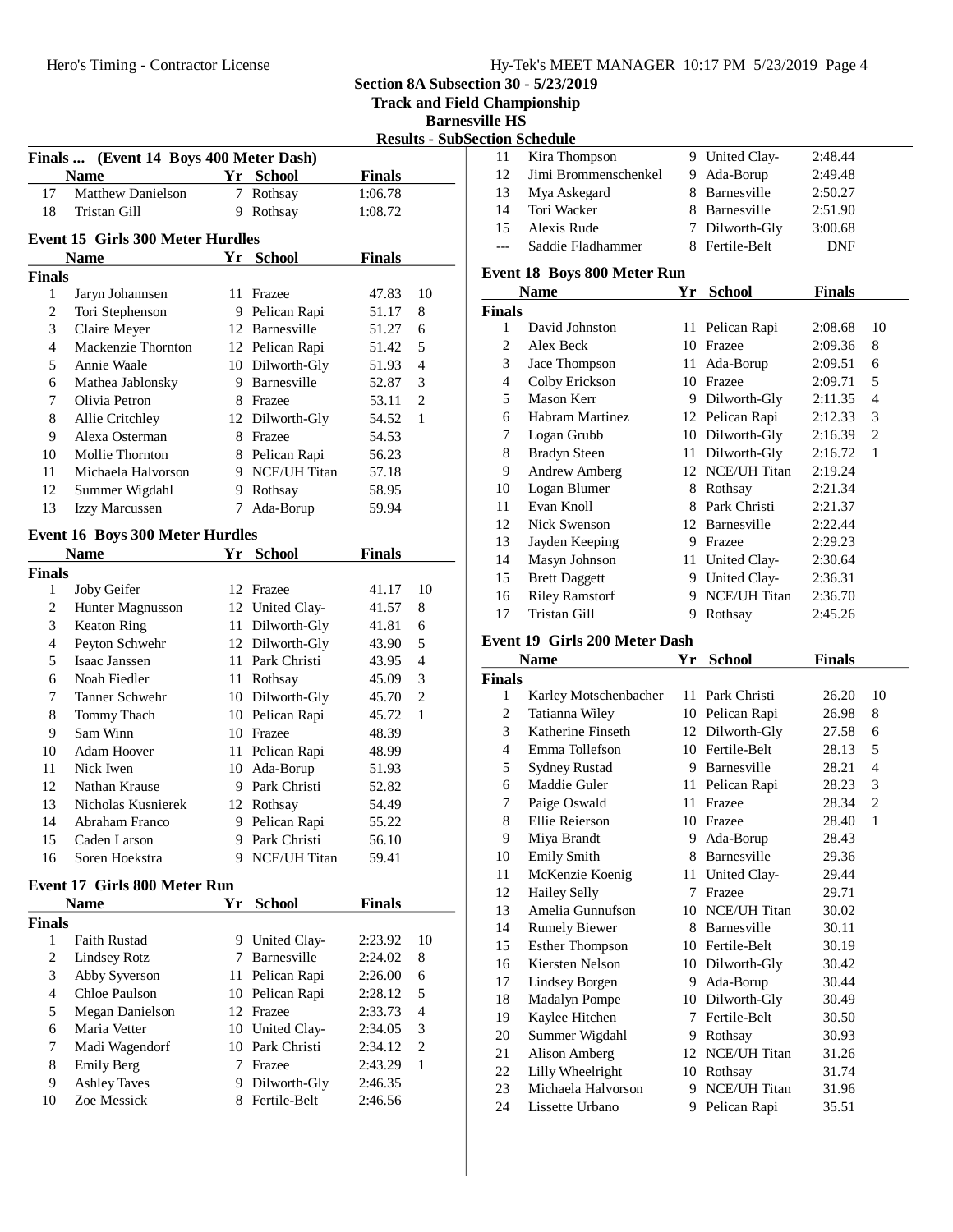**Section 8A Subsection 30 - 5/23/2019**

**Pld Championship** 

# **Barnesville HS**<br>Section Schodrk

|                                     |                               |    |                 |               | <b>Track and Fie</b><br><b>Barne</b><br><b>Results - Sub!</b> |  |
|-------------------------------------|-------------------------------|----|-----------------|---------------|---------------------------------------------------------------|--|
| <b>Event 20 Boys 200 Meter Dash</b> |                               |    |                 |               |                                                               |  |
|                                     | <b>Name</b>                   | Yr | <b>School</b>   | <b>Finals</b> |                                                               |  |
| Finals<br>1                         |                               |    | 10 Dilworth-Gly | 23.60         | 10                                                            |  |
| 2                                   | Justin Wang<br>Jacob Morgan   | 12 | Barnesville     | 23.94         | 8                                                             |  |
| 3                                   | Micah Tollefson               | 11 | Fertile-Belt    | 24.00         | 6                                                             |  |
| $\overline{4}$                      | Caleb Wutzke                  |    | 12 Frazee       | 24.34         | 5                                                             |  |
| 5                                   | Logan Tucker                  | 11 | Dilworth-Gly    | 24.82         | $\overline{4}$                                                |  |
| 6                                   | George Flynn                  | 9  | Frazee          | 24.98         | 3                                                             |  |
| 7                                   | Cameron Heng                  |    | 9 Barnesville   | 25.35         | $\overline{2}$                                                |  |
| 8                                   | Aiden Leach                   |    | 11 Dilworth-Gly | 25.53         | $\mathbf{1}$                                                  |  |
| 9                                   | Jesus Moreno                  | 9  | Pelican Rapi    | 25.60         |                                                               |  |
| 10                                  | Zakary Perala                 |    | 10 United Clay- | 25.78         |                                                               |  |
| 11                                  | Jack Weinberger               |    | 10 Park Christi | 25.83         |                                                               |  |
| 12                                  | Coleton Borah                 | 11 | Frazee          | 25.84         |                                                               |  |
| 13                                  | Nick Detloff                  | 12 | Barnesville     | 26.06         |                                                               |  |
| 14                                  | Derek Tibbetts                | 8  | United Clay-    | 26.14         |                                                               |  |
| 15                                  | <b>Josh Ronalds</b>           | 11 | Park Christi    | 26.85         |                                                               |  |
| 16                                  | Oscar Diaz                    | 11 | Pelican Rapi    | 26.90         |                                                               |  |
| 17                                  | <b>Bradley Olson</b>          | 8  | United Clay-    | 27.33         |                                                               |  |
| 18                                  | Jayden Nadgwick               | 11 | NCE/UH Titan    | 27.84         |                                                               |  |
| 19                                  | <b>Travis Sullivan</b>        | 10 | NCE/UH Titan    | 28.09         |                                                               |  |
| 20                                  | Nick Iwen                     |    | 10 Ada-Borup    | 29.03         |                                                               |  |
| 21                                  | Thomas Gunnufson              | 7  | NCE/UH Titan    | 29.41         |                                                               |  |
| 22                                  | Sergio Morales                | 9  | Ada-Borup       | 29.78         |                                                               |  |
| 23                                  | <b>Matthew Danielson</b>      | 7  | Rothsay         | 29.92         |                                                               |  |
|                                     | Event 21 Girls 3200 Meter Run |    |                 |               |                                                               |  |
|                                     | <b>Name</b>                   | Yr | <b>School</b>   | <b>Finals</b> |                                                               |  |

|        | <b>Name</b>           | Yr  | <b>School</b>   | Finals   |    |
|--------|-----------------------|-----|-----------------|----------|----|
| Finals |                       |     |                 |          |    |
| 1      | Lily Peterson         | 9.  | United Clay-    | 12:09.16 | 10 |
| 2      | <b>Taytum Nelson</b>  | 8   | United Clay-    | 12:36.29 | 8  |
| 3      | <b>Hadley Pearson</b> |     | Barnesville     | 13:10.80 | 6  |
| 4      | <b>Sidney Ahles</b>   |     | 10 Barnesville  | 13:12.25 | 5  |
| 5      | <b>Braylee Riewer</b> | 9   | Frazee          | 13:24.50 | 4  |
| 6      | <b>Tessa Hultin</b>   | 11. | Park Christi    | 13:33.36 | 3  |
| 7      | Jenna Reimche         |     | 8 Park Christi  | 14:05.99 | 2  |
| 8      | Katrina Quick         | 9   | Ada-Borup       | 14:19.51 | 1  |
| 9      | Ariel McRory          |     | 12 Dilworth-Gly | 14:33.10 |    |
| 10     | Maizey Sheeley        |     | 10 Dilworth-Gly | 14:34.13 |    |
| 11     | Emma Friend           |     | Dilworth-Gly    | 15:22.45 |    |
|        |                       |     |                 |          |    |

#### **Event 22 Boys 3200 Meter Run**

|               | <b>Name</b>           | Yr | <b>School</b>   | Finals   |                             |
|---------------|-----------------------|----|-----------------|----------|-----------------------------|
| <b>Finals</b> |                       |    |                 |          |                             |
|               | Christian Sterton     |    | 12 Ada-Borup    | 10:26.64 | 10                          |
| 2             | Christian Carlson     | 10 | Frazee          | 10:27.24 | 8                           |
| 3             | Grady Larsen          | 11 | Frazee          | 10:27.31 | 6                           |
| 4             | Cade Dawson           |    | 11 Dilworth-Gly | 10:46.04 | 5                           |
| 5             | Gabe Grawe            |    | 11 Dilworth-Gly | 10:56.14 | 4                           |
| 6             | <b>Chandler Gray</b>  | 9. | Dilworth-Gly    | 11:04.69 | 3                           |
| 7             | <b>Taylor Johnson</b> |    | 8 United Clay-  | 11:14.26 | $\mathcal{D}_{\mathcal{L}}$ |
| 8             | <b>Andrew Hultin</b>  | 9  | Park Christi    | 11:20.94 |                             |
| 9             | Ian Ziebarth          |    | Park Christi    | 11:28.71 |                             |

|               | <b>Section Schedule</b>          |    |                             |               |                |
|---------------|----------------------------------|----|-----------------------------|---------------|----------------|
| 10            | Korey Smigelsky                  |    | 10 United Clay-             | 11:35.14      |                |
| 11            | Steven Sellin                    |    | 8 United Clay-              | 11:36.49      |                |
| 12            | Daunte Yost                      | 10 | Fertile-Belt                | 11:38.46      |                |
| 13            | Cole Bentley                     |    | 8 NCE/UH Titan              | 11:44.51      |                |
| 14            | <b>Wesley Ramberg</b>            |    | 8 Fertile-Belt              | 11:54.03      |                |
|               | Event 23 Girls 4x400 Meter Relay |    |                             |               |                |
|               | Team                             |    | <b>Relay</b>                | <b>Finals</b> |                |
| <b>Finals</b> |                                  |    |                             |               |                |
| 1             | Pelican Rapids                   |    |                             | 4:06.86       | 10             |
|               | 1) Maddie Guler 11               |    | 2) Anna Stephenson 10       |               |                |
|               | 3) Abby Syverson 11              |    | 4) Chloe Paulson 10         |               |                |
| 2             | United Clay-Becker               |    |                             | 4:08.77       | 8              |
|               | 1) Siri Danielson 11             |    | 2) McKenzie Koenig 11       |               |                |
|               | 3) Maria Vetter 10               |    | 4) Faith Rustad 9           |               |                |
| 3             | Barnesville                      |    |                             | 4:10.14       | 6              |
|               | 1) Emily Schoenecker 9           |    | 2) Samantha Passa 10        |               |                |
|               | 3) Grace Schindler 11            |    | 4) Lindsey Rotz 7           |               |                |
| 4             | Dilworth-Gly                     |    |                             | 4:16.27       | 5              |
|               | 1) Gabbee Tucker 8               |    | 2) Arianna Gerdon 12        |               |                |
|               | 3) Raegan Dawson 9               |    | 4) Katherine Finseth 12     |               |                |
| 5             | Park Christian                   |    |                             | 4:17.60       | 4              |
|               | 1) Anna Koslowsky 11             |    | 2) Madi Wagendorf 10        |               |                |
|               | 3) Bria Larson 11                |    | 4) Karley Motschenbacher 11 |               |                |
| 6             | Fertile-Beltrami                 |    |                             | 4:17.65       | 3              |
|               | 1) Kaylee Hitchen 7              |    | 2) Kim Hitchen 8            |               |                |
|               | 3) Marin Roragen 9               |    | 4) Esther Thompson 10       |               |                |
| $\tau$        | Frazee                           |    |                             | 4:17.81       | $\overline{c}$ |
|               | 1) Megan Danielson 12            |    | 2) Kim Conklin 10           |               |                |
|               | 3) Katelyn Mack 10               |    | 4) Hailey Selly 7           |               |                |
| 8             | Ada-Borup                        |    |                             | 4:46.91       | $\mathbf{1}$   |
|               | 1) Grace Kroshus 9               |    | 2) Eskyla Manriquez 10      |               |                |
|               | 3) Sara Stalboerger 9            |    | 4) Jimi Brommenschenkel 9   |               |                |

## **Event 24 Boys 4x400 Meter Relay**

|               | Team                    | Relav              | <b>Finals</b>         |    |
|---------------|-------------------------|--------------------|-----------------------|----|
| <b>Finals</b> |                         |                    |                       |    |
| 1             | Dilworth-Gly            |                    | 3:32.53               | 10 |
|               | 1) Alec Gulseth 11      | 2) Dylan Taves 12  |                       |    |
|               | 3) Joshua Finseth 9     | 4) Justin Wang 10  |                       |    |
| 2             | United Clay-Becker      |                    | 3:35.59               | 8  |
|               | 1) Hunter Magnusson 12  |                    | 2) Bailey Johnson 12  |    |
|               | 3) Nick Donovan 12      | 4) Jacob Vetter 12 |                       |    |
| 3             | Ada-Borup               |                    | 3:39.05               | 6  |
|               | 1) Verdis Barber 11     |                    | 2) Brady Borgen 11    |    |
|               | 3) Christian Sterton 12 |                    | 4) Jace Thompson 11   |    |
| 4             | Frazee                  |                    | 3:48.44               | 5  |
|               | 1) Cole Fleisher 11     | 2) Alex Beck 10    |                       |    |
|               | 3) Christian Petron 10  |                    | 4) Caleb Wutzke 12    |    |
| 5             | Pelican Rapids          |                    | 3:49.14               | 4  |
|               | 1) Sebastian Centeno 9  |                    | 2) David Johnston 11  |    |
|               | 3) Eli Sytsma 12        |                    | 4) Alfredo Centeno 12 |    |
| 6             | Fertile-Beltrami        |                    | 4:14.97               | 3  |
|               | 1) Tucker Bolstad 8     | 2) Daunte Yost 10  |                       |    |
|               | 3) Ryan Van Den Enide 8 |                    | 4) Chase Sirjord 11   |    |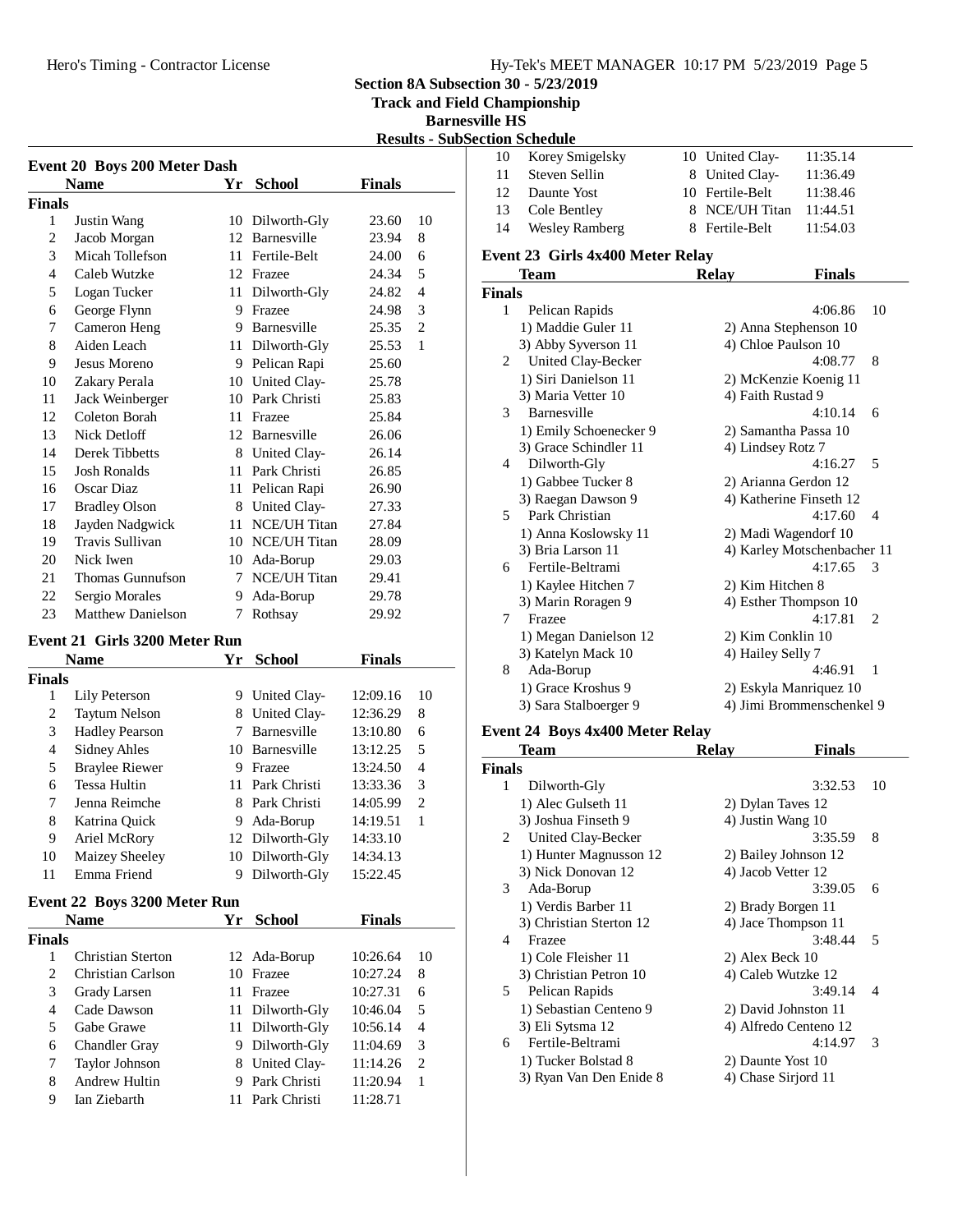**Section 8A Subsection 30 - 5/23/2019**

**Track and Field Championship**

**Barnesville HS**

|                                  |                                          |         |                                    |                      |                | <b>Results - SubSection Schedule</b> |               |
|----------------------------------|------------------------------------------|---------|------------------------------------|----------------------|----------------|--------------------------------------|---------------|
|                                  | Event 31 Girls High Jump                 |         |                                    |                      |                | 14                                   | Ellie Eri     |
|                                  | <b>Name</b>                              |         | Yr School                          | <b>Finals</b>        |                | 15                                   | Amelia        |
| Finals                           |                                          |         |                                    |                      |                | 16                                   | Ruth Ha       |
| 1                                | Jordan Tschumperlin                      |         | 10 Barnesville                     | 5-03.00              | 10             | 17                                   | Alison A      |
| $\boldsymbol{2}$                 | <b>Rylee Moore</b>                       |         | 9 Frazee                           | 5-00.00              | 7              | 18                                   | Saddie I      |
| 2                                | Madi Wagendorf                           |         | 10 Park Christi                    | 5-00.00              | 7              | 19                                   | Sydney l      |
| $\overline{4}$                   | <b>Riley Berg</b>                        |         | 11 Pelican Rapi                    | 4-10.00              | 4.5            |                                      | Event 34 Girl |
| 4                                | Anna Stephenson                          |         | 10 Pelican Rapi                    | 4-10.00              | 4.5            |                                      | <b>Name</b>   |
| 6                                | <b>Belle Peterson</b>                    |         | 8 Barnesville                      | 4-08.00              | 3              | <b>Finals</b>                        |               |
| 7                                | Bria Larson                              |         | 11 Park Christi                    | 4-06.00              | $\mathfrak{2}$ | $\mathbf{1}$                         | Samanth       |
| $\,$ 8 $\,$                      | Gabby Sandman                            |         | 11 Park Christi                    | 4-06.00              | 0.5            | $\mathbf{2}$                         | Jordan T      |
| 8                                | Jenna Poppel                             |         | 11 Barnesville                     | 4-06.00              | 0.5            | 3                                    | Jaryn Jo      |
| 10                               | <b>Rylee Hanson</b>                      |         | 9 Fertile-Belt                     | 4-04.00              |                | $\overline{4}$                       | Claire M      |
| 11                               | Hailey Selly                             |         | 7 Frazee                           | 4-04.00              |                | 5                                    | Rylee M       |
| 12                               | <b>Elsie Ratz</b>                        |         | 7 Frazee                           | 4-04.00              |                | 6                                    | Eve Lizo      |
| 13                               | Liv Forgit                               |         | 9 Fertile-Belt                     | 4-04.00              |                | 7                                    | Casey O       |
| 14                               | Mollie Thornton                          | 8       | Pelican Rapi                       | 4-02.00              |                | 8                                    | Ruth Ha       |
|                                  |                                          |         |                                    |                      |                | 9                                    | Ellie Eri     |
|                                  | <b>Event 32 Girls Pole Vault</b>         |         |                                    |                      |                | 10                                   | Avery A       |
|                                  | <b>Name</b>                              |         | Yr School                          | <b>Finals</b>        |                | 11                                   | Grace K       |
| Finals                           |                                          |         |                                    |                      |                | 12                                   | Lauren l      |
| 1                                | Signe Harris                             |         | 12 Park Christi                    | 9-06.00              | 10             | 13                                   | Rachel I      |
| $\overline{c}$                   | Kiersten Nelson<br><b>Aubree Steffes</b> |         | 10 Dilworth-Gly                    | 8-06.00              | 8              | 14                                   | Katie Pe      |
| $\mathfrak{Z}$<br>$\overline{4}$ |                                          |         | 10 Fertile-Belt                    | 8-00.00              | 6<br>5         | 15                                   | Grace R       |
|                                  | Tayla Dufault<br>Alissa Lundeen          |         | 10 Dilworth-Gly<br>11 Fertile-Belt | 8-00.00              | $\overline{4}$ |                                      | Event 35 Girl |
| 5<br>6                           | <b>Ruth Harris</b>                       |         | 7 Park Christi                     | 8-00.00              | 3              |                                      |               |
| 7                                | Gracie Arends                            |         | 11 Dilworth-Gly                    | 7-06.00<br>7-06.00   | $\overline{c}$ |                                      | <b>Name</b>   |
| $\,8\,$                          | <b>Kimberly Maesse</b>                   |         | 10 Barnesville                     | 7-00.00              | 1              | <b>Finals</b><br>1                   | Elora Pa      |
| 9                                | <b>Tiffany Lawrence</b>                  |         | 9 Frazee                           | 7-00.00              |                | $\overline{c}$                       | Abby Ho       |
| 10                               | Reise Stromstad                          |         | 10 Fertile-Belt                    | 7-00.00              |                | 3                                    | Emma H        |
| 11                               | Cassie Lawrence                          |         | 11 Frazee                          | 7-00.00              |                | $\overline{4}$                       | Tessa H       |
| 11                               | <b>Madison Wothe</b>                     |         | 12 Frazee                          | 7-00.00              |                | 5                                    | Adriana       |
| 13                               | Emily Spilde                             |         | 12 Barnesville                     | 6-06.00              |                | 6                                    | Eden To       |
| 14                               | Rachael Guler                            |         | 10 Pelican Rapi                    | 6-00.00              |                | 7                                    | Alyssa C      |
| ---                              | <b>Emily Martinez</b>                    |         | 10 Pelican Rapi                    | NH                   |                | 8                                    | Katrina       |
| ---                              | Kenadee Gray                             |         | 7 Barnesville                      | NH                   |                | 9                                    | Kaitlyn'      |
|                                  |                                          |         |                                    |                      |                | 10                                   | Casey K       |
|                                  | <b>Event 33 Girls Long Jump</b>          |         |                                    |                      |                | 11                                   | Karina 7      |
|                                  | <b>Name</b>                              |         | Yr School                          | <b>Finals</b>        |                | 12                                   | Briana N      |
| Finals                           |                                          |         |                                    |                      |                | 13                                   | Allison 1     |
| 1                                | Karley Motschenbacher                    |         | 11 Park Christi                    | 17-10.00             | 10             | 14                                   | Kya And       |
| $\overline{c}$                   | Katherine Finseth                        | 12      | Dilworth-Gly                       | 16-01.25             | 8              | 15                                   | Abigail       |
| 3                                | <b>Emily Smith</b>                       | 8       | Barnesville                        | 15-10.75             | 6              | 16                                   | Zoe Kee       |
| $\overline{4}$                   | Paige Oswald                             | 11      | Frazee                             | 15-05.75             | 5              | 17                                   | Macken:       |
| 5                                | Emily Schoenecker                        | 9.      | Barnesville                        | 15-02.25             | $\overline{4}$ | 18                                   | Kaylin V      |
| 6                                | Claire Meyer                             |         | 12 Barnesville                     | 15-00.50             | 3              | 19                                   | Cassidy       |
| 7                                | Lindsey Borgen                           | 9       | Ada-Borup                          | 15-00.50             | $\sqrt{2}$     | 20                                   | Rachel I      |
| 8                                | Ellie Reierson                           |         | 10 Frazee                          | 14-11.00             | $\mathbf{1}$   | 21                                   | Kenzie I      |
| 9                                | Larissa Seifert                          |         | 12 Pelican Rapi                    | 14-09.00             |                | 22                                   | Cassidy       |
| 10                               | Avery Aakre                              |         | 7 Park Christi                     | 14-00.50             |                | 23                                   | Lilly Wh      |
| 11                               | Eskyla Manriquez<br>Jimi Brommenschenkel |         | 10 Ada-Borup<br>Ada-Borup          | 13-10.50             |                | ---                                  | Halle Be      |
| 12<br>12                         | Madalyn Pompe                            | 9<br>10 | Dilworth-Gly                       | 13-07.50<br>13-07.50 |                | ---                                  | Jessica (     |
|                                  |                                          |         |                                    |                      |                |                                      |               |
|                                  |                                          |         |                                    |                      |                |                                      |               |

| 14             | Ellie Erickson                      | 8.     | Frazee                                 | 13-02.75       |                |  |  |  |  |
|----------------|-------------------------------------|--------|----------------------------------------|----------------|----------------|--|--|--|--|
| 15             | Amelia Gunnufson                    |        | 10 NCE/UH Titan                        | 13-01.25       |                |  |  |  |  |
| 16             | <b>Ruth Harris</b>                  |        | 7 Park Christi                         | 12-04.50       |                |  |  |  |  |
| 17             | <b>Alison Amberg</b>                |        | 12 NCE/UH Titan                        | 11-02.25       |                |  |  |  |  |
| 18             | Saddie Fladhammer                   |        | 8 Fertile-Belt                         | 10-11.25       |                |  |  |  |  |
| 19             | Sydney Bunker                       |        | 10 Fertile-Belt                        | 9-03.50        |                |  |  |  |  |
|                | <b>Event 34 Girls Triple Jump</b>   |        |                                        |                |                |  |  |  |  |
|                | <b>Name</b>                         |        | Yr School                              | <b>Finals</b>  |                |  |  |  |  |
| <b>Finals</b>  |                                     |        |                                        |                |                |  |  |  |  |
| 1              | Samantha Passa                      |        | 10 Barnesville                         | 35-03.50       | 10             |  |  |  |  |
| $\mathfrak{2}$ | Jordan Tschumperlin                 |        | 10 Barnesville                         | 33-02.00       | 8              |  |  |  |  |
| 3              | Jaryn Johannsen                     |        | 11 Frazee                              | 32-11.00       | 6              |  |  |  |  |
| 4              | Claire Meyer                        |        | 12 Barnesville                         | 32-04.00       | 5              |  |  |  |  |
| 5              | <b>Rylee Moore</b>                  |        | 9 Frazee                               | 31-09.00       | 4              |  |  |  |  |
| 6              | Eve Lizotte                         |        |                                        | 30-08.00       | 3              |  |  |  |  |
|                |                                     |        | 12 Dilworth-Gly                        |                | $\overline{c}$ |  |  |  |  |
| 7              | Casey Olson<br><b>Ruth Harris</b>   |        | 10 Dilworth-Gly<br>7 Park Christi      | 30-02.50       |                |  |  |  |  |
| 8              |                                     |        |                                        | 29-06.00       | 1              |  |  |  |  |
| 9              | Ellie Erickson                      |        | 8 Frazee                               | 29-03.50       |                |  |  |  |  |
| 10             | <b>Avery Aakre</b>                  |        | 7 Park Christi                         | 28-05.00       |                |  |  |  |  |
| 11             | Grace Kroshus                       |        | 9 Ada-Borup                            | 28-02.25       |                |  |  |  |  |
| 12             | Lauren Nelson                       | 10     | Ada-Borup                              | 26-10.50       |                |  |  |  |  |
| 13             | Rachel Brenden                      |        | 12 Rothsay                             | 26-09.50       |                |  |  |  |  |
| 14             | Katie Pearce                        |        | 8 Fertile-Belt                         | 26-07.25       |                |  |  |  |  |
| 15             | <b>Grace Rames</b>                  | 11     | Dilworth-Gly                           | 26-05.50       |                |  |  |  |  |
|                |                                     |        | <b>Event 35 Girls Discus Throw</b>     |                |                |  |  |  |  |
|                |                                     |        |                                        |                |                |  |  |  |  |
|                | <b>Name</b>                         | Yr     | <b>School</b>                          | <b>Finals</b>  |                |  |  |  |  |
| <b>Finals</b>  |                                     |        |                                        |                |                |  |  |  |  |
| 1              | Elora Passa                         | 12     | Barnesville                            | 101-02         | 10             |  |  |  |  |
| 2              | Abby Hoehne                         |        | 12 Frazee                              | 99-07          | 8              |  |  |  |  |
| 3              | Emma Hellerud                       |        | 9 Dilworth-Gly                         | 97-09          | 6              |  |  |  |  |
| 4              | Tessa Herman                        |        | 12 Barnesville                         | 96-03          | 5              |  |  |  |  |
| 5              | <b>Adriana Torres</b>               |        | 12 Pelican Rapi                        | 95-11          | $\overline{4}$ |  |  |  |  |
| 6              | Eden Tofibam                        |        | 10 Park Christi                        | 94-10          | 3              |  |  |  |  |
| 7              |                                     |        |                                        | 89-08          | $\overline{c}$ |  |  |  |  |
| 8              | Alyssa Oswald                       |        | 9 Dilworth-Gly                         | 87-03          | $\mathbf{1}$   |  |  |  |  |
| 9              | Katrina Quick                       |        | 9 Ada-Borup                            | 86-10          |                |  |  |  |  |
| 10             | Kaitlyn Todd<br>Casey Kremke        |        | 10 United Clay-<br>12 Park Christi     | 83-11          |                |  |  |  |  |
| 11             | Karina Torres                       | 9.     |                                        | 80-11          |                |  |  |  |  |
|                |                                     | 9.     | Pelican Rapi                           |                |                |  |  |  |  |
| 12<br>13       | <b>Briana Mitchel</b>               | 11-    | Dilworth-Gly<br>Park Christi           | 78-08          |                |  |  |  |  |
|                | Allison Lien                        | 11-    | Barnesville                            | 76-02          |                |  |  |  |  |
| 14             | Kya Anderson                        |        |                                        | 74-10          |                |  |  |  |  |
| 15<br>16       | Abigail Richards<br>Zoe Keezer      | 11-    | 10 United Clay-<br><b>NCE/UH Titan</b> | 73-05          |                |  |  |  |  |
|                | Mackenzie Wutzke                    |        |                                        | 73-03          |                |  |  |  |  |
| 17             |                                     |        | 12 Frazee                              | 67-01          |                |  |  |  |  |
| 18             | Kaylin Willison                     | 9.     | Ada-Borup                              | 66-01          |                |  |  |  |  |
| 19             | Cassidy Shipman                     |        | 12 Frazee                              | 59-04          |                |  |  |  |  |
| 20             | Rachel Brenden                      |        | 12 Rothsay                             | 57-02          |                |  |  |  |  |
| 21             | Kenzie Long                         | 7<br>7 | NCE/UH Titan                           | 56-03          |                |  |  |  |  |
| 22<br>23       | Cassidy Abraham<br>Lilly Wheelright | 10     | <b>NCE/UH Titan</b><br>Rothsay         | 54-03<br>53-06 |                |  |  |  |  |

--- Halle Berg 11 United Clay- ND --- Jessica Qualley 10 Ada-Borup ND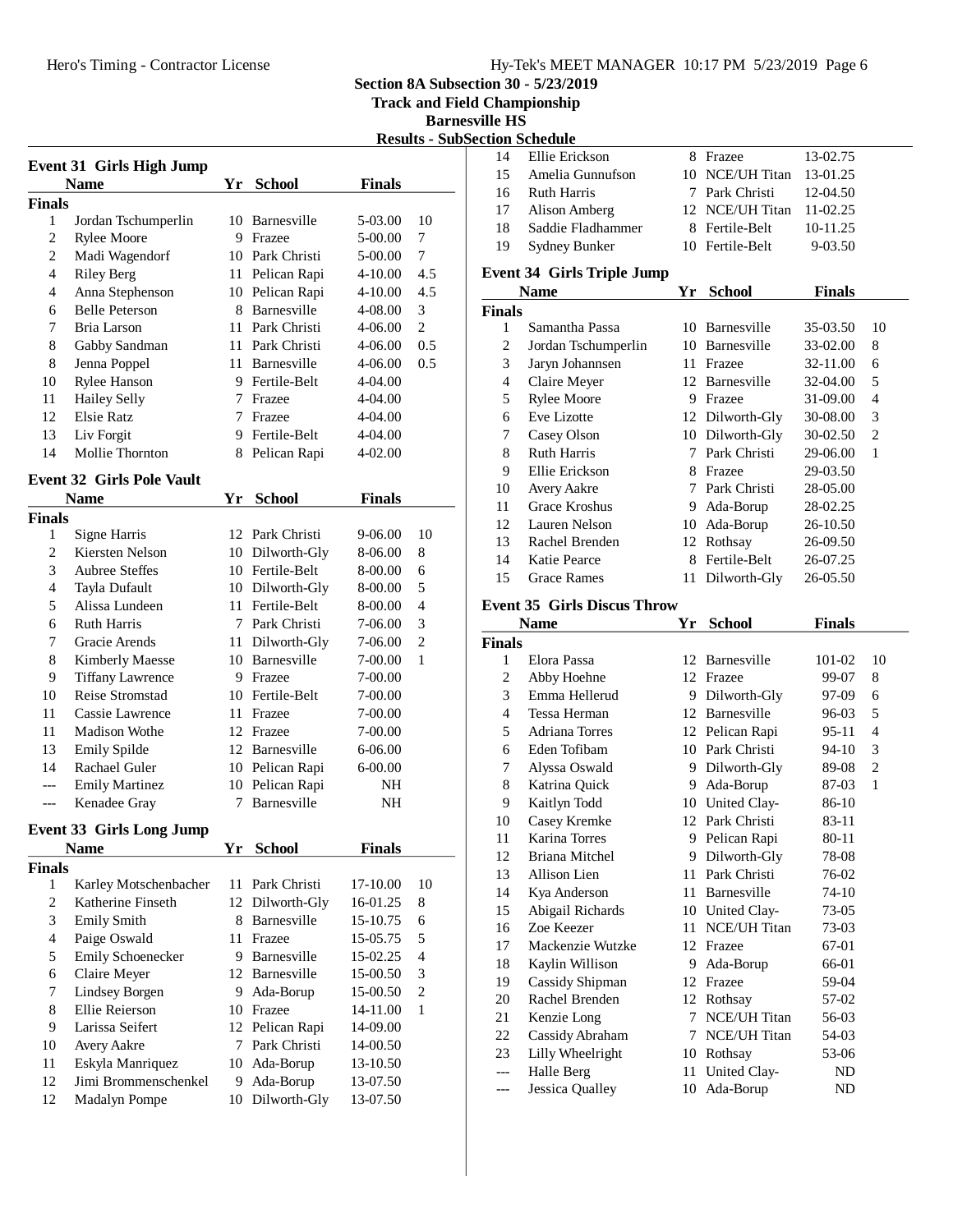**Section 8A Subsection 30 - 5/23/2019**

**Track and Field Championship**

**Barnesville HS Results - SubSection Schedule**

|                    | <b>Event 37 Girls Shot Put</b>  |      |                                    |                      |                     |
|--------------------|---------------------------------|------|------------------------------------|----------------------|---------------------|
|                    | Name                            |      | Yr School                          | <b>Finals</b>        |                     |
| <b>Finals</b><br>1 | Eden Tofibam                    | 10   | Park Christi                       |                      | 10                  |
| 2                  |                                 | 11   | Barnesville                        | 34-04.75<br>32-03.00 |                     |
| 3                  | Kya Anderson<br>Casey Kremke    |      | 12 Park Christi                    | 31-01.25             | 8<br>6              |
| $\overline{4}$     | Tessa Herman                    |      | 12 Barnesville                     |                      | 5                   |
| 5                  | Emma Hellerud                   |      |                                    | 30-09.25             | $\overline{4}$      |
|                    |                                 |      | 9 Dilworth-Gly                     | 30-05.50             |                     |
| 6                  | Abby Hoehne                     |      | 12 Frazee                          | 30-03.50             | 3<br>$\overline{2}$ |
| 7<br>8             | Zoe Keezer                      |      | 11 NCE/UH Titan<br>10 Park Christi | 29-07.00             | 1                   |
| 9                  | Regan Nelson                    |      |                                    | 29-06.00             |                     |
|                    | Alyssa Oswald                   |      | 9 Dilworth-Gly                     | 28-09.50             |                     |
| 10                 | Jessica Qualley                 | 10   | Ada-Borup                          | 28-02.75             |                     |
| 11                 | Mackenzie Wutzke                |      | 12 Frazee                          | 27-00.25             |                     |
| 12                 | Karina Torres                   |      | 9 Pelican Rapi                     | 27-00.00             |                     |
| 13                 | Elora Passa                     |      | 12 Barnesville                     | 26-04.25             |                     |
| 14                 | Kaitlyn Todd                    |      | 10 United Clay-                    | 25-11.50             |                     |
| 15                 | Kaylin Willison                 |      | 9 Ada-Borup                        | 25-07.00             |                     |
| 16                 | Briana Mitchel                  |      | 9 Dilworth-Gly                     | 25-05.25             |                     |
| 17                 | Katrina Quick                   |      | 9 Ada-Borup                        | 25-03.00             |                     |
| 18                 | Talia Gabrielson                |      | 11 Frazee                          | 24-07.75             |                     |
| 19                 | Chloe Leno                      |      | 12 United Clay-                    | 23-10.75             |                     |
| 20                 | Rachel Brenden                  |      | 12 Rothsay                         | 23-03.50             |                     |
| 21                 | Kenzie Long                     | 7    | <b>NCE/UH Titan</b>                | 21-03.75             |                     |
| 22                 | Mia Gehrig                      | 11   | United Clay-                       | 18-09.75             |                     |
| 23                 | Cassidy Abraham                 | 7    | <b>NCE/UH Titan</b>                | 18-08.50             |                     |
|                    | <b>Event 41 Boys High Jump</b>  |      |                                    |                      |                     |
|                    | <b>Name</b>                     | Yr - | <b>School</b>                      | <b>Finals</b>        |                     |
| <b>Finals</b>      |                                 |      |                                    |                      |                     |
| 1                  | Eli Sytsma                      |      | 12 Pelican Rapi                    | 5-11.00              | 10                  |
| $\overline{c}$     | Verdis Barber                   | 11   | Ada-Borup                          | 5-09.00              | 8                   |
| 3                  | Peyton Schwehr                  | 12   | Dilworth-Gly                       | 5-07.00              | 6                   |
| 4                  | <b>Jonathon Parsons</b>         |      | 9 Frazee                           | 5-07.00              | 4.5                 |
| 4                  | Joby Geifer                     |      | 12 Frazee                          | 5-07.00              | 4.5                 |
| 6                  | Jacob Ewen                      |      | 11 Dilworth-Gly                    | 5-05.00              | 3                   |
| 7                  | Nathan Johannsen                | 9    | Frazee                             | 5-05.00              | 2                   |
| 8                  | <b>Brayden Manston</b>          | 9    | Dilworth-Gly                       | 5-05.00              | 1                   |
| 9                  | Brady Borgen                    |      | 11 Ada-Borup                       | 5-03.00              |                     |
| 10                 | Joey Mark                       |      | 10 Barnesville                     | 5-03.00              |                     |
| 11                 | Cole Wyland                     |      | 10 Park Christi                    | 5-03.00              |                     |
| 12                 | <b>Derek Tibbetts</b>           |      | 8 United Clay-                     | 5-01.00              |                     |
| 13                 | Chase Sirjord                   |      | 11 Fertile-Belt                    | 5-01.00              |                     |
| 14                 | Shane Todd                      |      | 10 United Clay-                    | 5-01.00              |                     |
|                    | Jesus Moreno                    |      | 9 Pelican Rapi                     | NH                   |                     |
|                    | Sebastian Centeno               |      | 9 Pelican Rapi                     | NH                   |                     |
|                    | Christian Miller                |      | 9 Ada-Borup                        | NH                   |                     |
|                    | Evan Knoll                      |      | 8 Park Christi                     | NH                   |                     |
|                    | <b>Event 42 Boys Pole Vault</b> |      |                                    |                      |                     |
|                    | <b>Name</b>                     | Yr   | <b>School</b>                      | <b>Finals</b>        |                     |
| <b>Finals</b>      |                                 |      |                                    |                      |                     |
| 1                  | Zane Brosowske                  | 12   | Pelican Rapi                       | 11-09.00             | 10                  |
| 2                  | Ben Edeen                       | 11   | Dilworth-Gly                       | 11-03.00             | 8                   |
|                    |                                 |      |                                    |                      |                     |

|    | ıon Schedule      |                          |                 |             |   |  |
|----|-------------------|--------------------------|-----------------|-------------|---|--|
| 3  | Kaden Hiemenz     |                          | 10 Frazee       | 10-09.00    | 6 |  |
| 4  | Andrew Wadsworth  |                          | 12 Fertile-Belt | 10-09.00    | 5 |  |
| 5  | Nate Rehder       |                          | 12 Barnesville  | $9 - 09.00$ | 4 |  |
| 6  | Sylas Larson      |                          | 11 Ada-Borup    | 9-03.00     | 3 |  |
| 7  | Tommy Thach       |                          | 10 Pelican Rapi | $9 - 03.00$ | 2 |  |
| 8  | Hunter Hitchen    |                          | 11 Fertile-Belt | $9 - 03.00$ | 1 |  |
| 9  | Will Stromstad    | 8.                       | Fertile-Belt    | $9 - 03.00$ |   |  |
| 10 | Isaac Janssen     |                          | 11 Park Christi | 8-09.00     |   |  |
| 11 | <b>Brody Gwin</b> | 9.                       | Ada-Borup       | 8-09.00     |   |  |
| 12 | Seth Isola        | 11.                      | Frazee          | 8-03.00     |   |  |
|    | Sam Moe           | 9                        | Pelican Rapi    | NΗ          |   |  |
|    | Hunter Anderson   | $\mathbf{I}(\mathbf{I})$ | Frazee          | NΗ          |   |  |

#### **Event 43 Boys Long Jump**

|                | <b>Name</b>              | Yr | <b>School</b>       | <b>Finals</b> |                |
|----------------|--------------------------|----|---------------------|---------------|----------------|
| <b>Finals</b>  |                          |    |                     |               |                |
| 1              | Joshua Finseth           | 9  | Dilworth-Gly        | 20-01.75      | 10             |
| $\overline{2}$ | Cole Fleisher            | 11 | Frazee              | 19-11.75      | 8              |
| 3              | Justin Wang              | 10 | Dilworth-Gly        | 19-09.50      | 6              |
| 4              | Eli Sytsma               | 12 | Pelican Rapi        | 19-08.25      | 5              |
| 5              | Shawn Skjold             | 11 | United Clay-        | 19-06.00      | $\overline{4}$ |
| 6              | Verdis Barber            | 11 | Ada-Borup           | 19-04.50      | 3              |
| 7              | <b>Brady Borgen</b>      | 11 | Ada-Borup           | 19-04.25      | $\overline{2}$ |
| 8              | Hunter Hitchen           | 11 | Fertile-Belt        | 18-03.25      | $\mathbf{1}$   |
| 9              | Jacob Ewen               | 11 | Dilworth-Gly        | 18-02.50      |                |
| 10             | Dylan Selly              | 9  | Frazee              | 17-08.00      |                |
| 11             | Jacob Morgan             | 12 | Barnesville         | 17-01.50      |                |
| 12             | <b>Joey Mark</b>         | 10 | Barnesville         | 16-08.00      |                |
| 12             | <b>Bradley Olson</b>     |    | 8 United Clay-      | 16-08.00      |                |
| 14             | Ryan Van Den Enide       | 8  | Fertile-Belt        | 16-04.00      |                |
| 15             | Kaden Hiemenz            | 10 | Frazee              | 16-02.25      |                |
| 16             | Hunter Williams          | 8  | Pelican Rapi        | 16-01.50      |                |
| 17             | Jack Weinberger          | 10 | Park Christi        | 16-00.75      |                |
| 18             | <b>Sebastian Rosiles</b> | 9  | Pelican Rapi        | 16-00.00      |                |
| 19             | <b>Andrew Amberg</b>     | 12 | NCE/UH Titan        | 15-04.75      |                |
| 20             | Thomas Gunnufson         | 7  | <b>NCE/UH Titan</b> | 14-10.00      |                |
| 21             | Brayden Werpy            | 8  | Fertile-Belt        | 13-08.00      |                |
| 22             | <b>Travis Sullivan</b>   | 10 | <b>NCE/UH Titan</b> | 13-06.50      |                |
| 23             | Nicholas Kusnierek       | 12 | Rothsay             | 13-00.50      |                |
|                | Cameron Heng             | 9  | Barnesville         | ND            |                |

# **Event 44 Boys Triple Jump**

|                | $    -$<br>------ <i>--</i> ----- |    |                 |               |                |
|----------------|-----------------------------------|----|-----------------|---------------|----------------|
|                | <b>Name</b>                       | Yr | <b>School</b>   | <b>Finals</b> |                |
| <b>Finals</b>  |                                   |    |                 |               |                |
|                | Joshua Finseth                    |    | 9 Dilworth-Gly  | 41-08.00      | 10             |
| 2              | Eli Sytsma                        |    | 12 Pelican Rapi | 41-01.50      | 8              |
| 3              | Cole Fleisher                     | 11 | Frazee          | 40-08.50      | 6              |
| $\overline{4}$ | Albert Kargel                     |    | 12 Fertile-Belt | 40-05.00      | 5              |
| 5              | <b>Brady Borgen</b>               |    | 11 Ada-Borup    | 39-10.00      | 4              |
| 6              | Cameron Johnson                   |    | 11 Dilworth-Gly | 37-08.00      | 3              |
| 7              | Braeden Bredman                   | 8  | Barnesville     | 37-05.50      | $\overline{c}$ |
| 8              | Zane Brosowske                    |    | 12 Pelican Rapi | 36-05.00      | 1              |
| 9              | Noah Fiedler                      | 11 | Rothsay         | 36-00.00      |                |
| 10             | Joey Mark                         | 10 | Barnesville     | 35-01.00      |                |
| 11             | George Flynn                      |    | Frazee          | 34-04.50      |                |